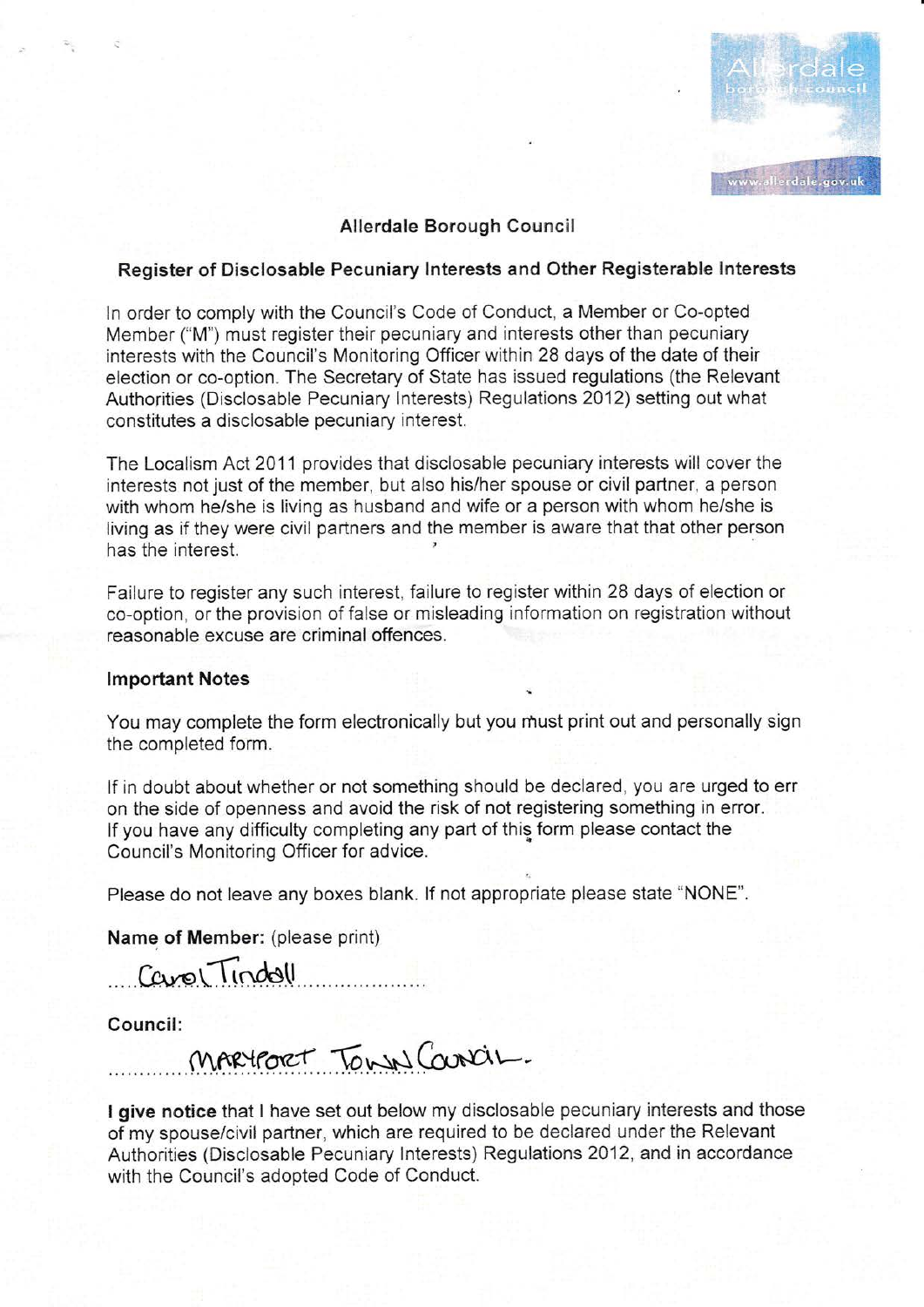### Disclosable Pecuniary lnterests

1. Any employment, office, trade, profession orvocation carried on for profit or gain,

You should show every employment, office, trade, profession or vocation that you and your spouse/partner receive remuneration for other than simply repayment of expenses – a good example is would you have to declare for income tax purposes.

Give a short description of the activity concerned; for example 'Computer Operator' or'Accountant'.

Where you hold an office, give the name of the person or body which appointed you. In case of a public office, this will be the authority which pays you.

 $N/A$ 

2. Any payment or provision of any other financial benefit (other than from the relevant authority) made or provided within the relevant period in respect of any expenses incurred by M in carrying out duties as a member, or towards the election expenses of M.

This includes any payment or financial benefit from a trade union within the meaning of the Trade Union and Labour Relations (Consolidation) Act 1992.

You should declare the name of any person or body that has made any payments to you towards your expenses as a councillor or towards your election expenses. You do not need to declare the amounts of any payments, only the name of the person or body making them.

It refers to payment of election expenses by a third party - you do not need to declare if you pay your election expenses yourself. This would usually mean a political party at election time.

 $N/A$ .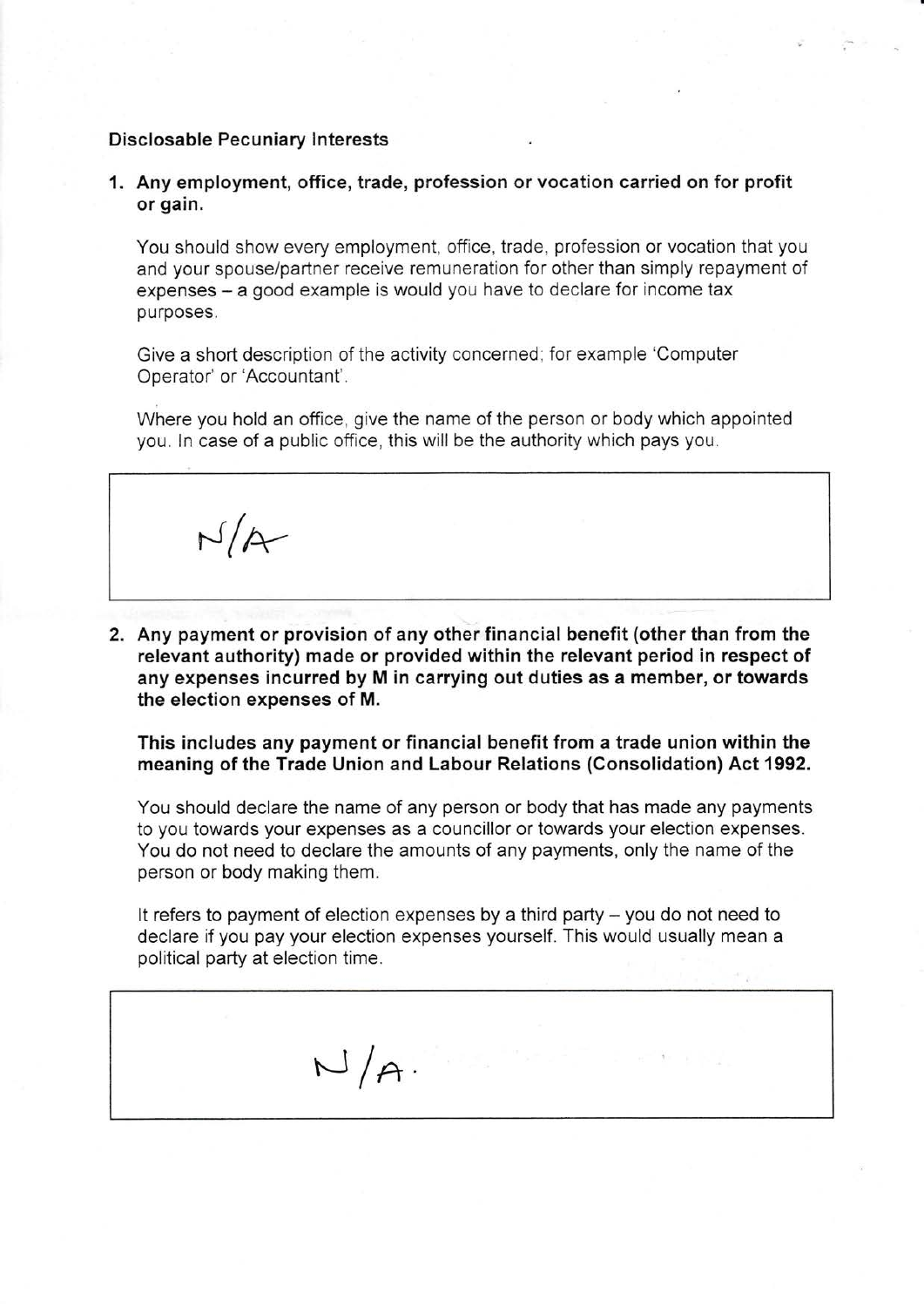- 3. Any contract which is made between the relevant person (or a body in which the relevant person has a beneficial interest) and the relevant authority-
	- (a) under which goods or services are to be provided or works are to be executed; and
	- (b) which has not been fully discharged.

You should list any contract made between yourself or your spouse/partner or a body in which either of you have a beneficial interest and the Council (or an organisation contracted to carry out business on its behalf).



### 4. Any beneficial interest in land which is within the area of the relevant authority.

You should include any land and buildings in the area of the Borough in which you or your spouse/partner have a beneficial interest. You should give the address or a brief description to identify it. lf you live in the Borough you should include your home under this heading whether as owner, lessee or tenant.

You should also include any property from which you receive rent, or of which you are the mortgagee.

Any land in the Borough area in the ownership of a charity or organisation of which you or your spouse/partner are a trustee should also be included in this section.

"Land" also includes any buildings or parts of buildings.

19 WESTFIELD VIEN FUMBY MAR4PORT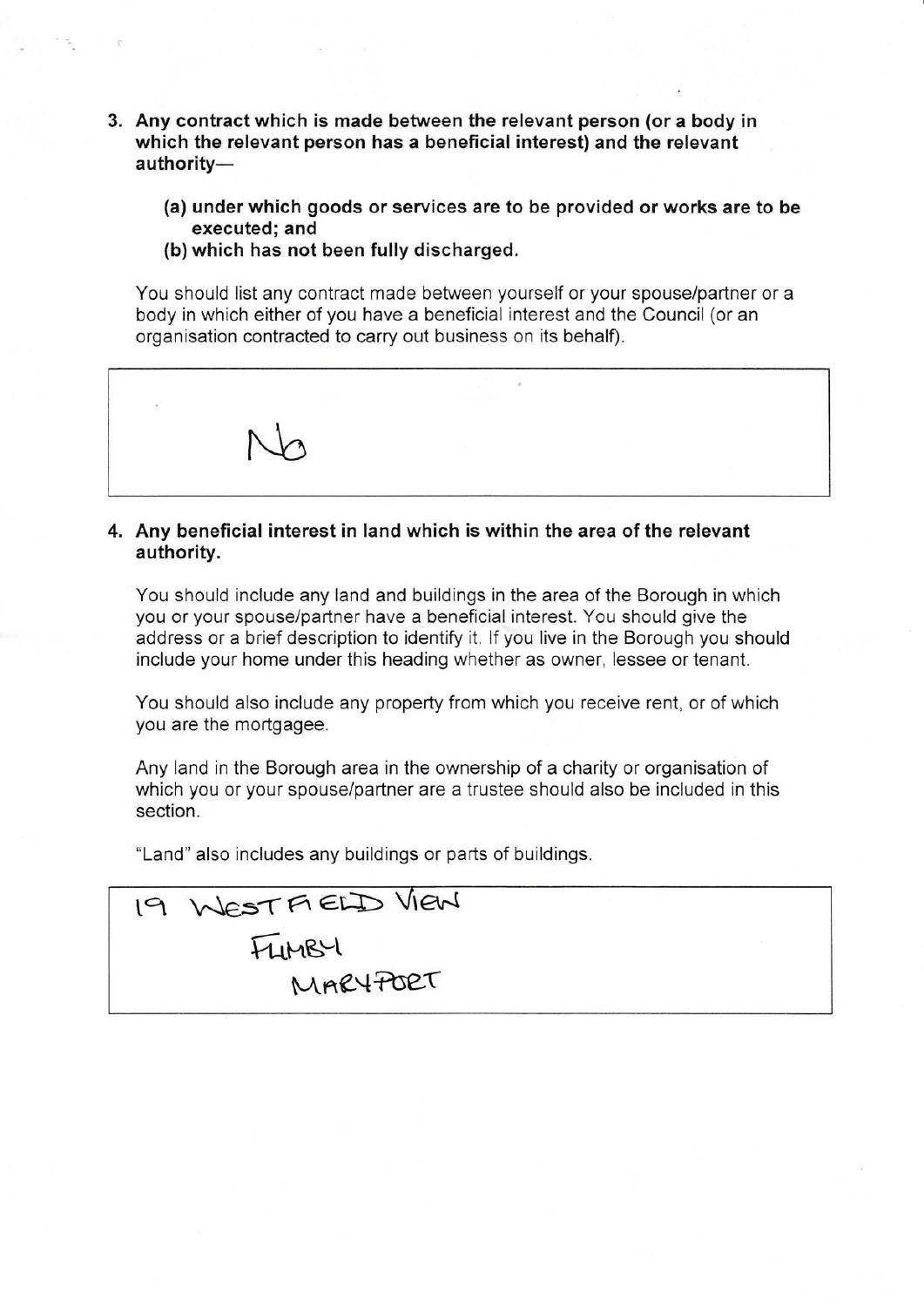## 5. Any licence (alone or jointly with others) to occupy land in the area of the relevant authority for a month or longer.

You should include land in the area of the Borough which you or your spouse/partner have a right to occupy, but neither own nor have tenancy of. You should give the address or a brief description to identify it.

"Land" includes any buildings or pants of buildings.



- 6. Any tenancy where (to M's knowledge)-
	- (a) the landlord is the relevant authority; and
	- (b) the tenant is a body in which the relevant person has a beneficial interest.

You should declare any properties which you or your spouse/partner rent from the Council, or which is rented by a business which you or your spouse/partner owns or partly owns.

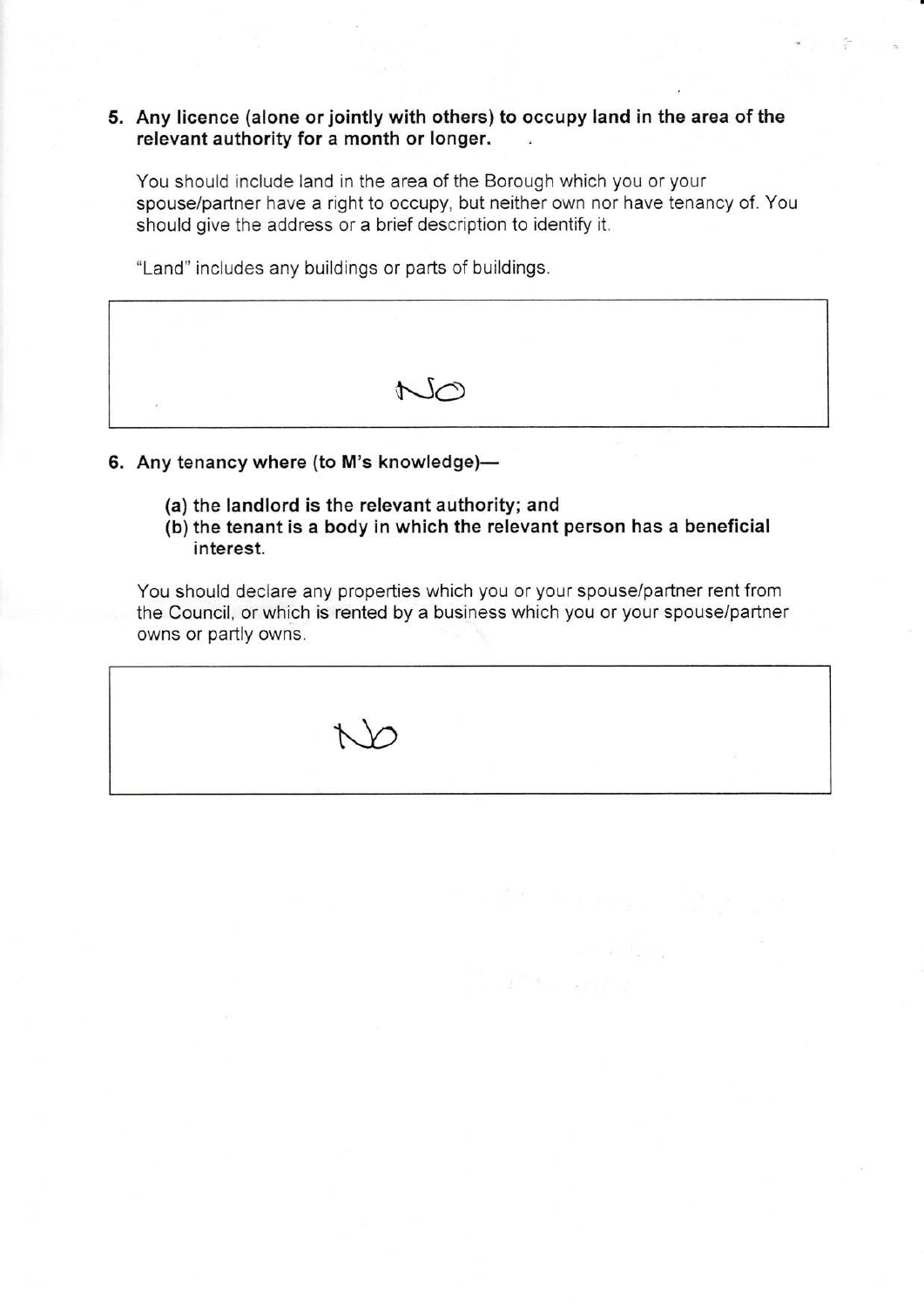- 7. Any beneficial interest in securities of a body where-
	- (a) that body (to M's knowtedge) has a place of business or land in the area of the relevant authority; and
	- $(b)$  either-
		- (i) the total nominal value of the securities exceeds £25,000 or one hundredth of the total issued share capital of that body; or
		- (ii) if the share capital of that body is of more than one class, the total nominal value of the shares of any one class in which the relevant person has a beneficial interests exceeds one hundredth of the total issued share capital of that class.

You should list the names of any companies, industrial and provident societies, co-operative societies, or other bodles corporate that (to your knowledge) are active in the Borough and in which you or your spouse/partner have a substantial interest. You do not need to show the extent of your interest.

You have a substantial interest if you own shares or other securities in the company with a nominal value of more than f25,000 or more than 1/100th of the issued share or securities. lf there are severai classes of shares or securities, the fraction of 1/100th applies to any of these classes.

The company or body corporate is active in the Borough if it has land or a place of business in the Borough.



### Other Registrable lnterests

These interests are what the Council has determined should be entered into the authority's register of interests

8. Details of any body of which you are a member, or in a position of general control or management, and to which you are appointed or nominated by the Council.

You should include the names of any bodies of which you have been appointed to represent the Council and the position you hold on those bodies.

 $\downarrow$